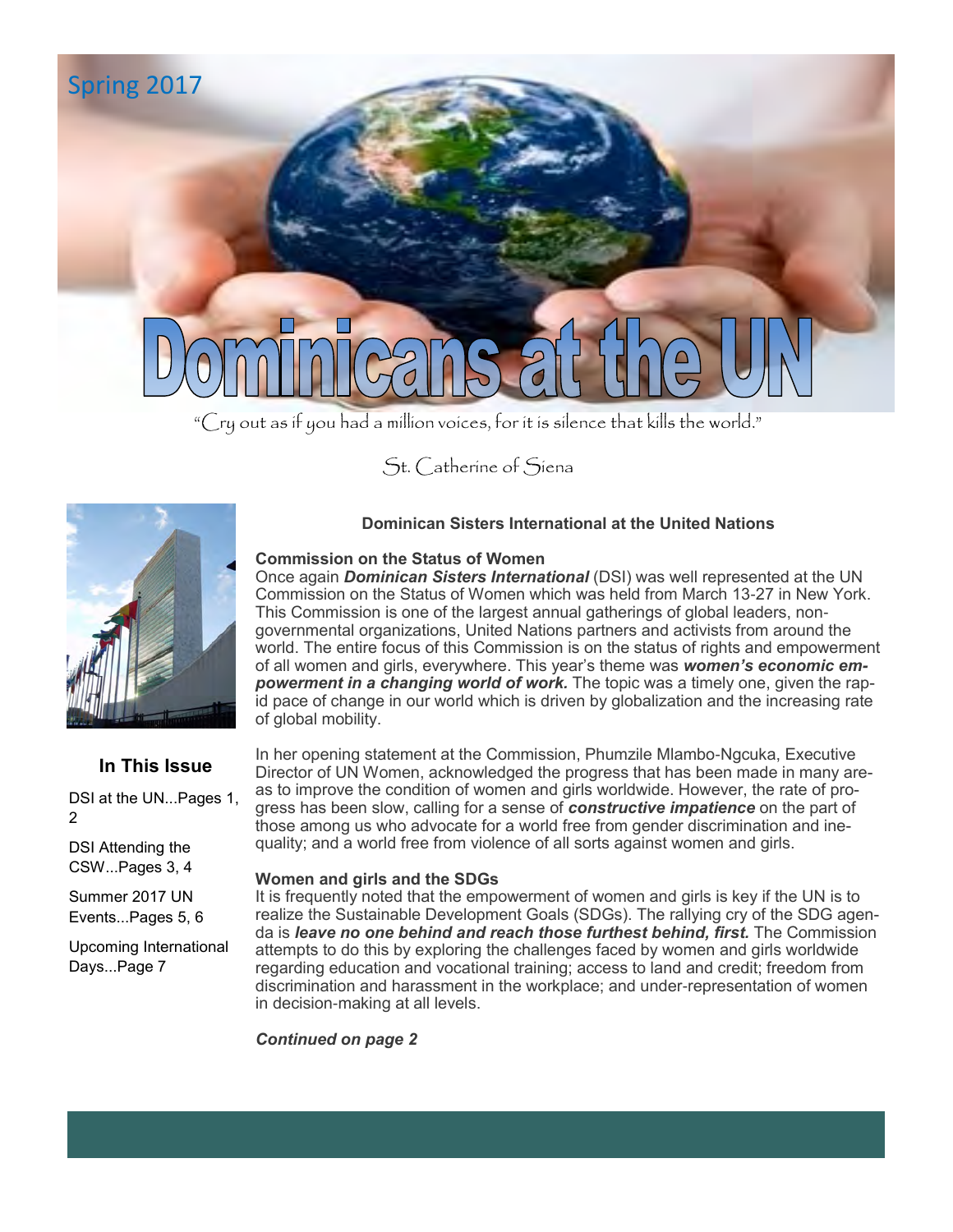### **Cover Story, Continued**

In his address to the Commission, UN Secretary General Antonio Guterres said "*In a male-dominated world, the empowerment of women and girls must be a key priority. Women already have what it takes to succeed. Empowerment is about breaking structural barriers."* He went on to say *"Discrimination against women sounds a loud alarm that our common values are under threat. Women's rights are human rights – and attacks on women are attacks on us all."* Our hope is that each year we move closer towards the goal – a world where both women and men; girls and boys are able to exercise their rights to the fullest extent possible..

#### **Our unique, yet common experience**

Our Sisters entered into the Commission and its many events with great enthusiasm. They brought with them their own unique experiences as well as their deep desire to help advance the condition of women and girls where they live. There were many opportunities to share with one another the realities in each of the countries represented: the dangerous situation of Christians and of women and girls in Pakistan; the poverty in many parts of Colombia as well as the hope that the fragile peace accord will move forward; the difficulties faced by our Sisters in Vietnam, living under a Communist government which limits their options for ministry; the deep desire of Native Americans in the United States to retrieve their native languages and a sense of their identity; the fear imposed by Boko Haram in Nigeria, and the excessive interference of the government in schools; the struggle of the indigenous women of Chiapas to receive appropriate recognition and fair payment for their beautiful crafts; and the ongoing struggles of women in Ireland and the United States for greater recognition of their gifts and their call to fuller ministry within our Church. While each Sister's experience was unique, the common threads were many; and together we wove a beautiful tapestry of Dominican life and mission as lived by our Sisters around the world!

During our days together, we reflected on the women who journeyed to the tomb in the hours before dawn to anoint the body of Jesus as a metaphor for each of us in our efforts to improve the condition of women and girls right where we are. The task is huge, with many obstacles along the way. Nonetheless, we each have an important contribution to make. Perhaps Sister Juliana Idoko's words can speak for all of us who were graced to be together for this experience:

"*Just like the women who, knew that the stone would be too heavy for them to remove to gain access to the body of Jesus, went all the same – the task of changing the mentality of men and even of many women to accept the notion of gender equality and the rights of women, is an enormous one. But all the same, I will do my part to bring about the positive change and the empowerment of women that is inevitable if we are to attain the Sustainable Development Goals. On my part, I cannot do the big jobs involved, but I can begin with myself. I will share the knowledge I have gained from these experiences with my Sisters and with others*."

We are all so much richer for having had this experience together, as Sisters, united in our love for our Dominican life and mission! May the preaching continue in our very lives!!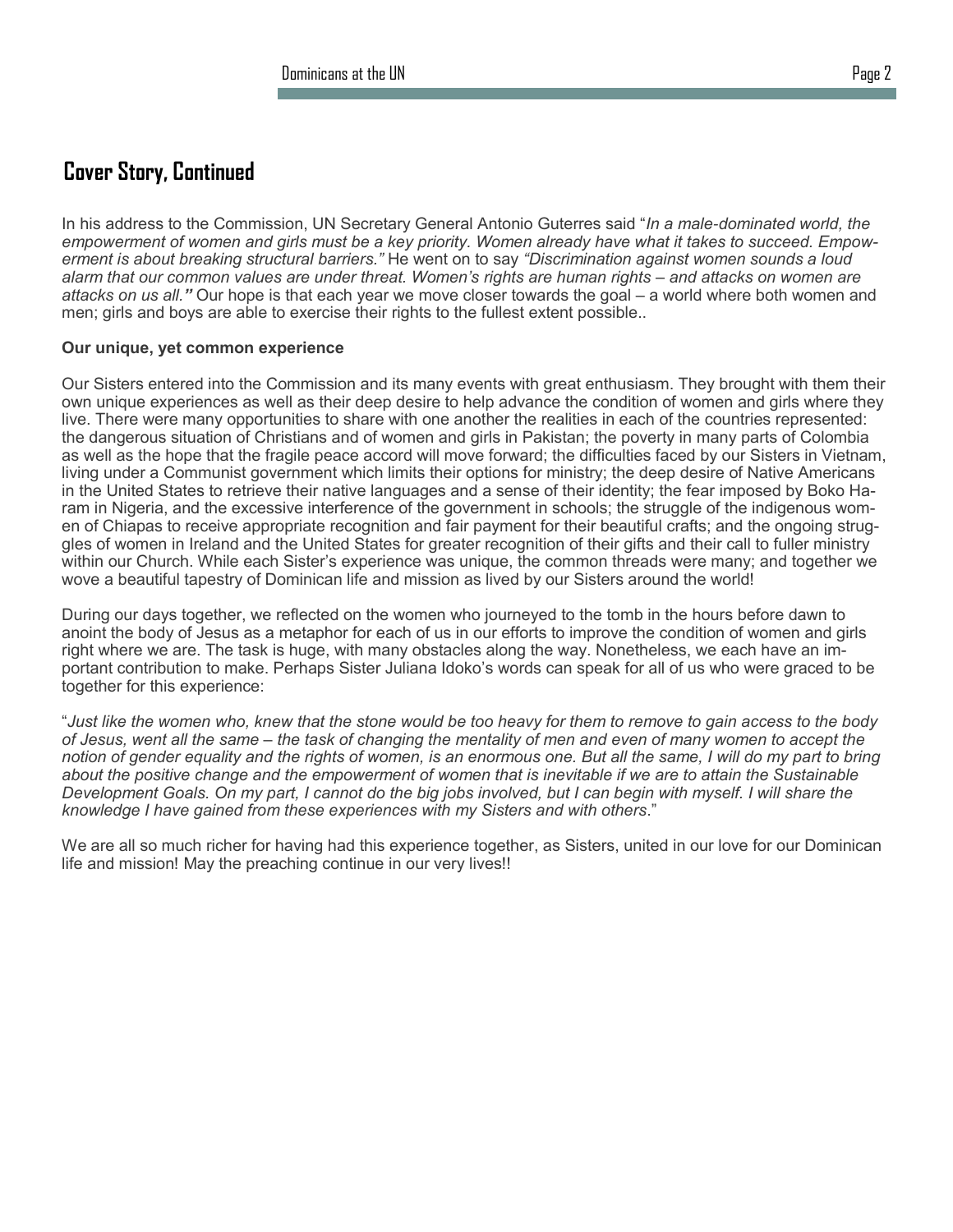# **Dominican Sisters Who Attended the CSW 2017**



Clementina Oti, OP Congregation of St. Catherine of Siena Lagos, Nigeria Principal



Ruhksana Yaqoob, OP Congregation of St. Catherine of Siena Karachi, Pakistan Principal



Emmanuel Yen Do, OP Congregation of St. Catherine of Siena Thamh Tan, Vietnam Congregational Leadership



Helena Im, OP Mission San Jose Chiapas, Mexico Pastoral Care, Women/ Indigenous Empowerment



Dominican Sisters of Peace Kentucky, USA Former Justice Promoter, Development Director at St. Mary's Center



Margaret Hillary, OP Grand Rapids Dominicans Montana, USA Native American Ministry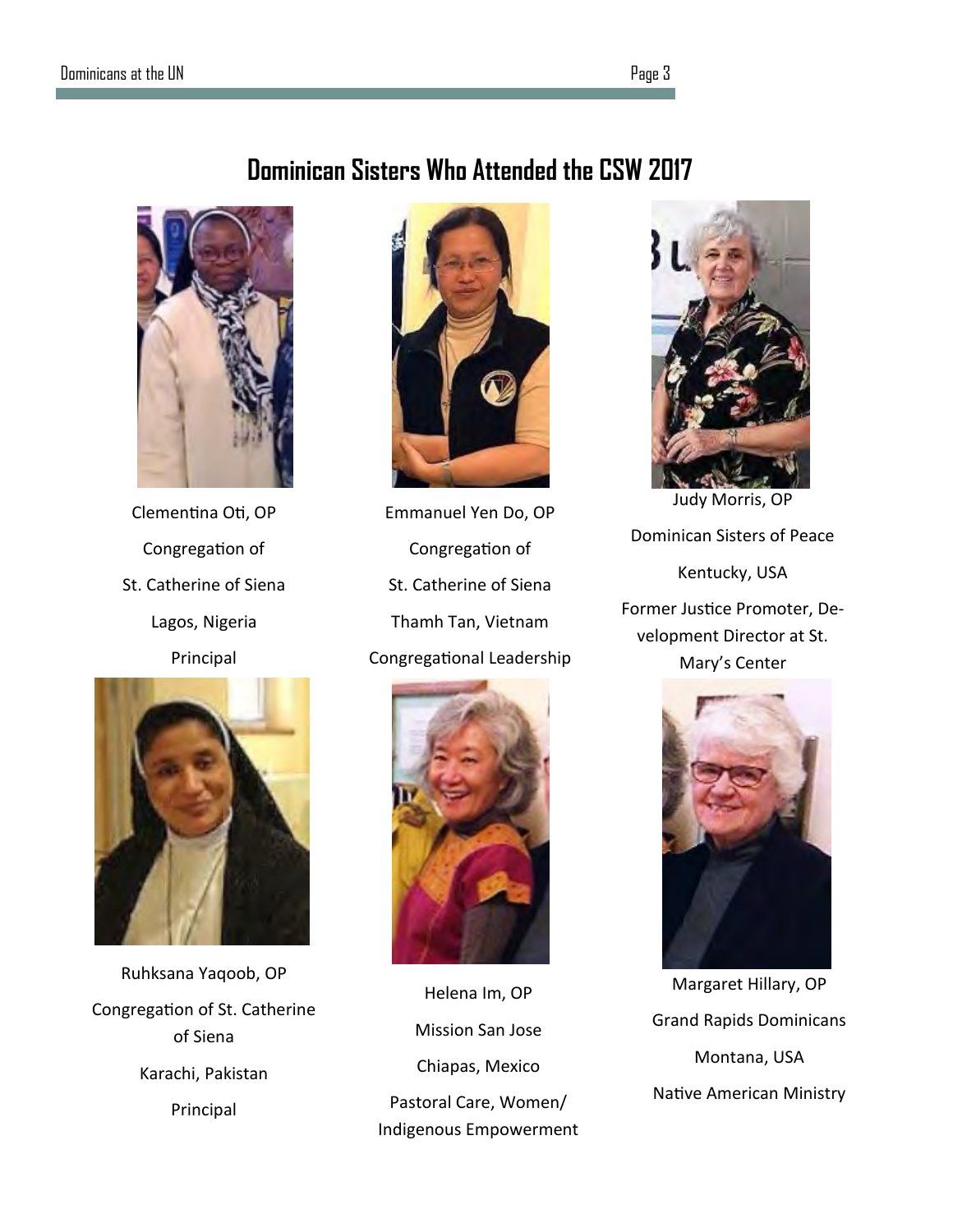

Helen Mary Harmey, OP Cabra Dominican Dublin, Ireland Currently on Sabbatical



Juliana Idoko, OP Congregation of St. Catherine of Siena of Gusau Gusau, Nigeria Director of Novices



Laura Ines Nino Martinez Dominican Sisters of the Presentation Bogota, Colombia Educator



*Dominican Sisters represented at the Commission on the Status of Women 2017*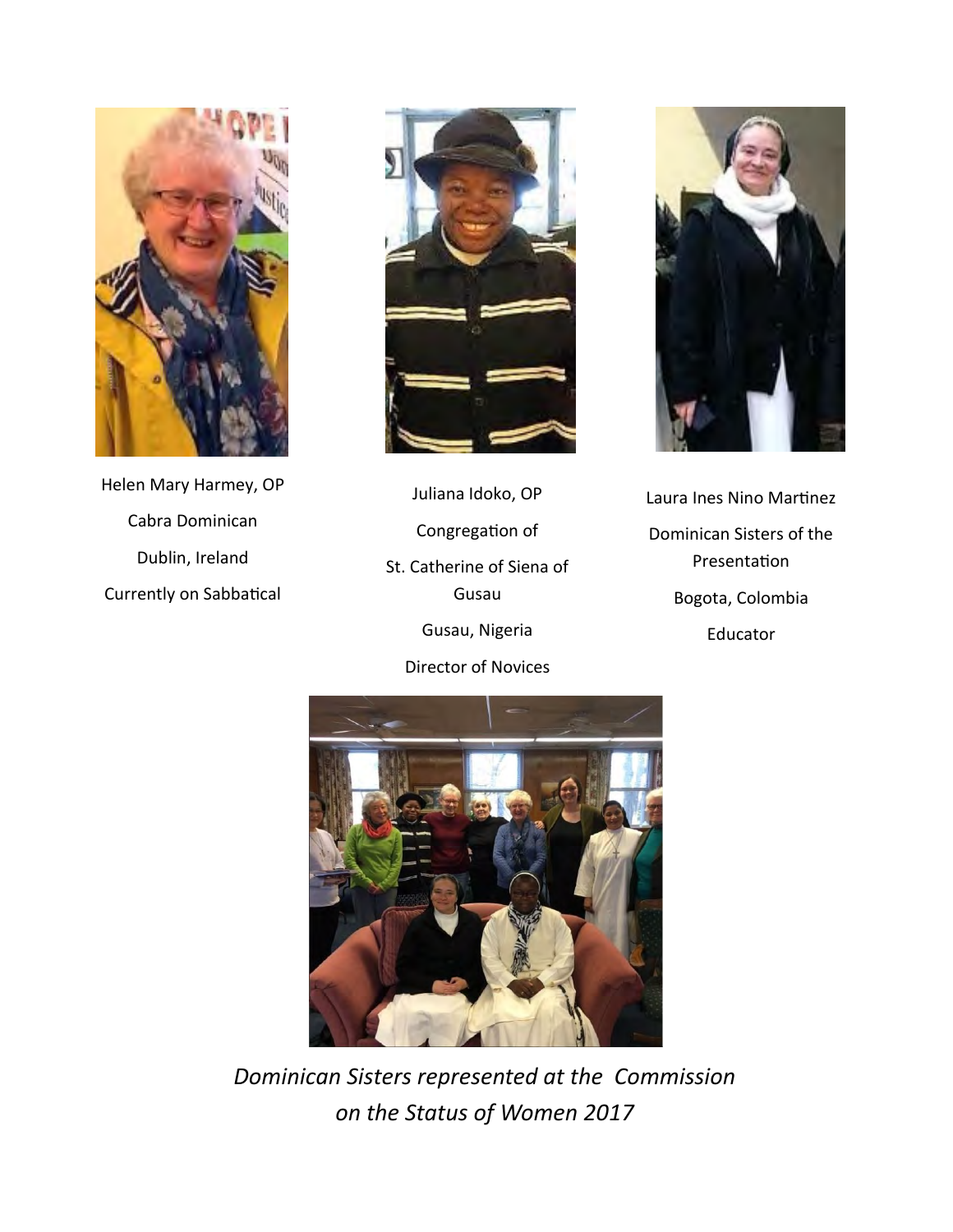# Summer 2017 Events of Interest at the United Nations



## **[UN Conference to Negotiate a Legally](https://www.un.org/disarmament/ptnw/index.html)  [Binding Instrument to Prohibit Nuclear](https://www.un.org/disarmament/ptnw/index.html)  [Weapons, Leading Towards their Total](https://www.un.org/disarmament/ptnw/index.html)  [Elimination](https://www.un.org/disarmament/ptnw/index.html) June 15 - July 7, 2017**

The goal of these meetings is to address legal measures, provisions, and norms needed for disarmament and the eventual elimination of nuclear weapons. Any legally binding document would be composed of prohibitions and obligations for member states, as well as some sort of political commitments in the goal of achieving a nuclear weapons-free world.



## **[Thematic Sessions for the Global](https://www.iom.int/global-compact-migration)  [Compact on Migration](https://www.iom.int/global-compact-migration)**

### **May - September 2017**

This series of thematic discussions will help to collect information, concrete recommendations, and substantive input from member states, civil society organizations, and private sector partners to prepare for the upcoming Global Compact on Migration, an outcome of the New York Declaration. The thematic sessions will include consultations on human rights, root causes of migration, international cooperation and governance, contributions of migrant and diaspora communities to society at large, smuggling and trafficking of migrants, and remedies for irregular migration based on labor needs. The Dominican Leadership Conference will be involved as part of the NGO Committee on Migration.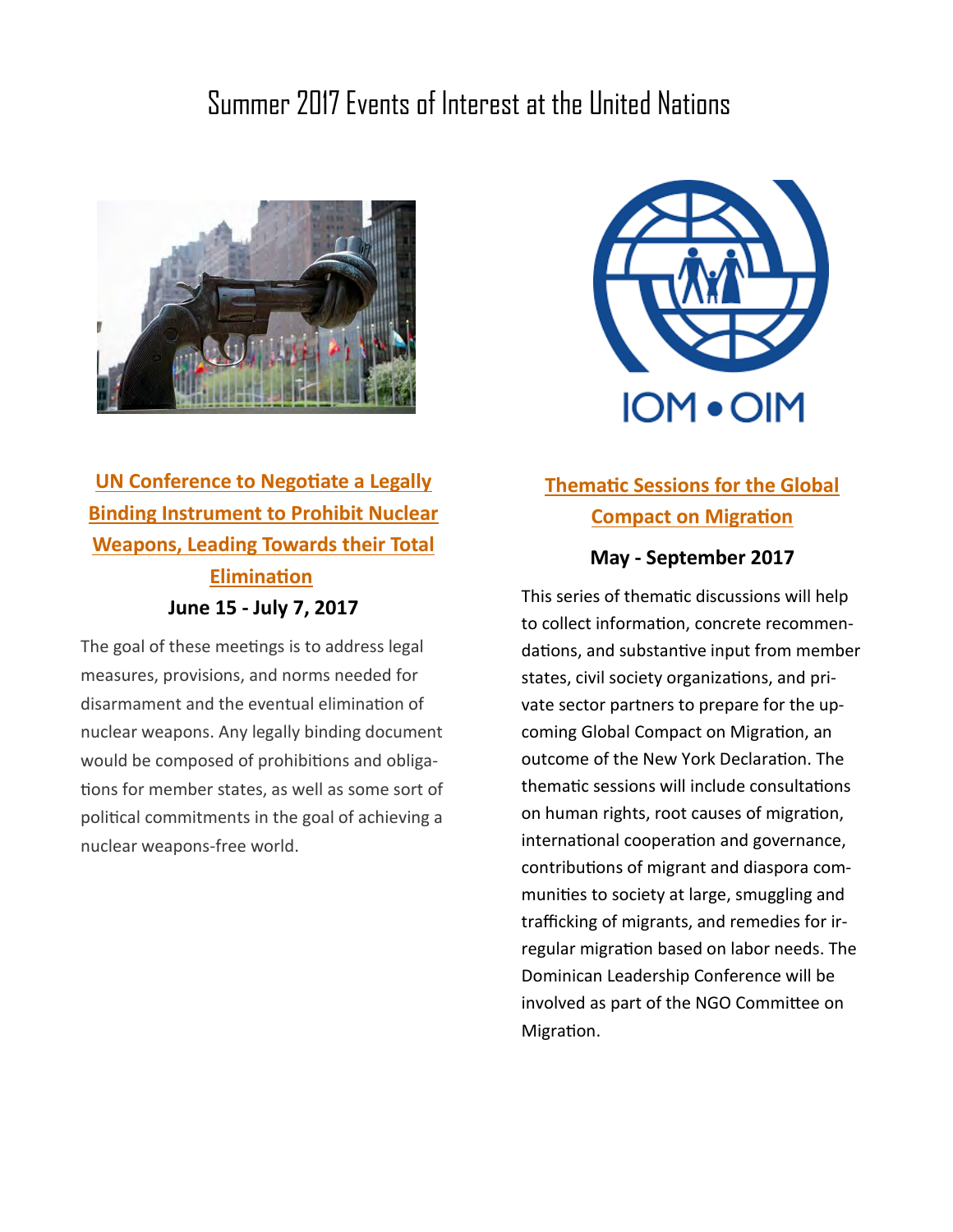



### **[Oceans Conference](https://www.un.org/disarmament/ptnw/index.html) June 5-9, 2017**

The Oceans Conference at the United Nations this year will urge member states to commit to fulfilling Sustainable Development Goal 14: "Conserve and sustainably use oceans, seas, and marine resources for sustainable development." Topics to be discussed will include sustainable fishing, ocean acidification, the futures of Small Island Developing States, marine pollution, and international law relating to bodies of water. The Dominican Leadership Conference will be present for the talks and will follow up in any ways deemed necessary or relevant.

### **[High Level Political Forum](https://sustainabledevelopment.un.org/hlpf) July 10-19, 2017**

The High Level Political Forum is a voluntary opportunity for member states to report their progress on the Sustainable Development Goals. Sustainable Development Goals 1 (ending poverty), 2 (ending hunger), 3 (ensure healthy lives and wellbeing), 5 (gender equality), 9 (resilient infrastructure) and 14 (care for marine resources) will be discussed and reported on. Forty-four countries have opted to present their progress, including many in which Dominicans are present, including Nigeria, Sweden, Italy, Brazil, and India. The Dominican Leadership Conference will be present at the High Level Political Forum as an observer, and will report on the outcomes.